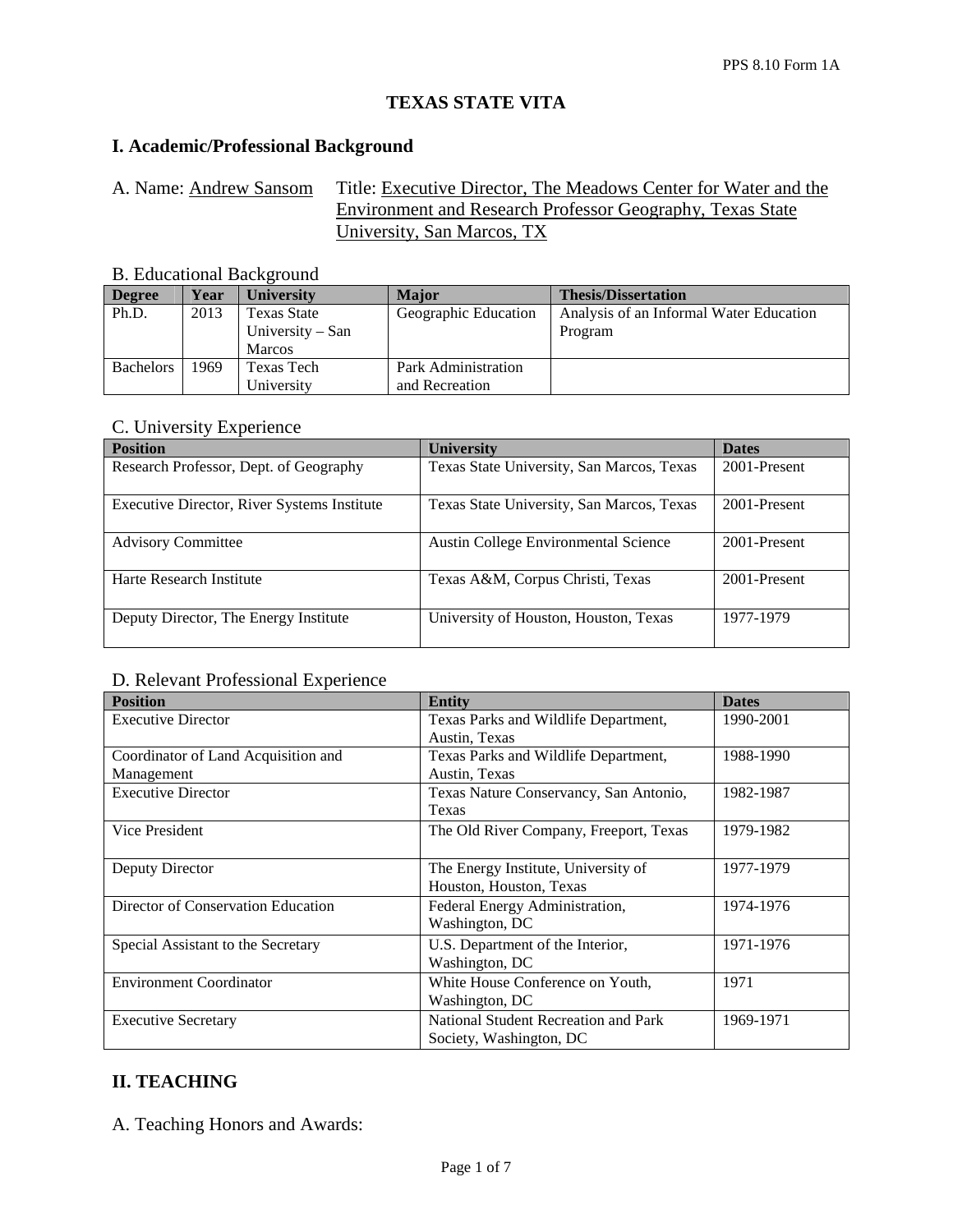# N/A

B. Courses Taught:

## Geography 4393/5395: Theory and Practice of Parks and Protected Areas (Spring of 05, 06, 07, 08)

C. Graduate Theses/Dissertations or Exit Committees (if supervisor, please indicate):

Served on the Graduate Committee for Betsy Levy, Meredith Blount Miller

D. Courses Prepared and Curriculum Development:

Theory and Practice of Parks and Protected Areas

E. Funded External Teaching Grants and Contracts:

## $N/A$

F. Submitted, but not Funded, External Teaching Grants and Contracts:

## $N/A$

G. Funded Internal Teaching Grants and Contracts:

# N/A

H. Submitted, but not Funded, Internal Teaching Grants and Contracts:

N/A

I. Other:

N/A

# **III. SCHOLARLY/CREATIVE**

A. Works in Print

1. Books (if not refereed, please indicate) Texas Lost – Texas Monthly (not refereed) Texas Past – UT Press (not refereed)

- a. Scholarly Monographs:
- b. Textbooks:

Water in Texas, An Introduction – UT Press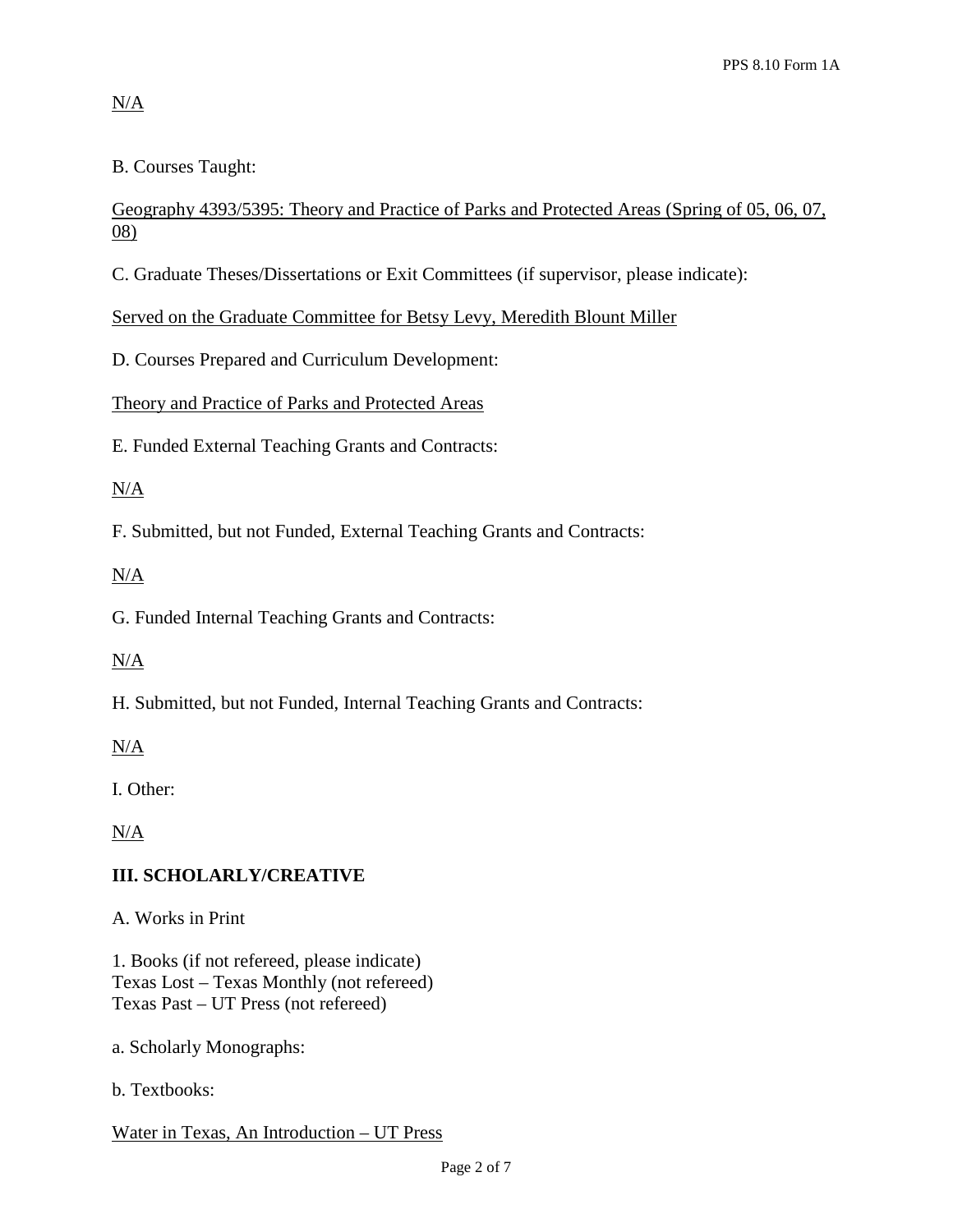c. Edited Books:

Paddling the Wild Neches, The San Marcos: A River's Story, Freshwater Fishes of Texas, Flash Flooding in Texas, Texas Water Atlas, Paddling the Guadalupe (General Editor, A&M Press)

d. Chapters in Books:

Houston Wilderness

e. Creative Books:

Scout, the Christmas Dog

- 2. Articles
- a. Refereed Journal Articles:
- b. Non-refereed Articles:

#### Numerous articles for *Texas Monthly, The Texas Observer, Houston City Magazine, Politics Today, Texas Highways, Texas Parks and Wildlife,* and *Texas Town and City*

- 3. Abstracts:
- 4. Reports:
- 5. Book Reviews:
- 6. Other:

Texas Natural History – Texas Tech Press

B. Works not in Print

- 1. Papers Presented at Professional Meetings:
- 2. Invited Talks, Lectures, Presentations:

Average twice per week

3. Consultancies:

 $\overline{a}$ 

<sup>4.</sup> Workshops: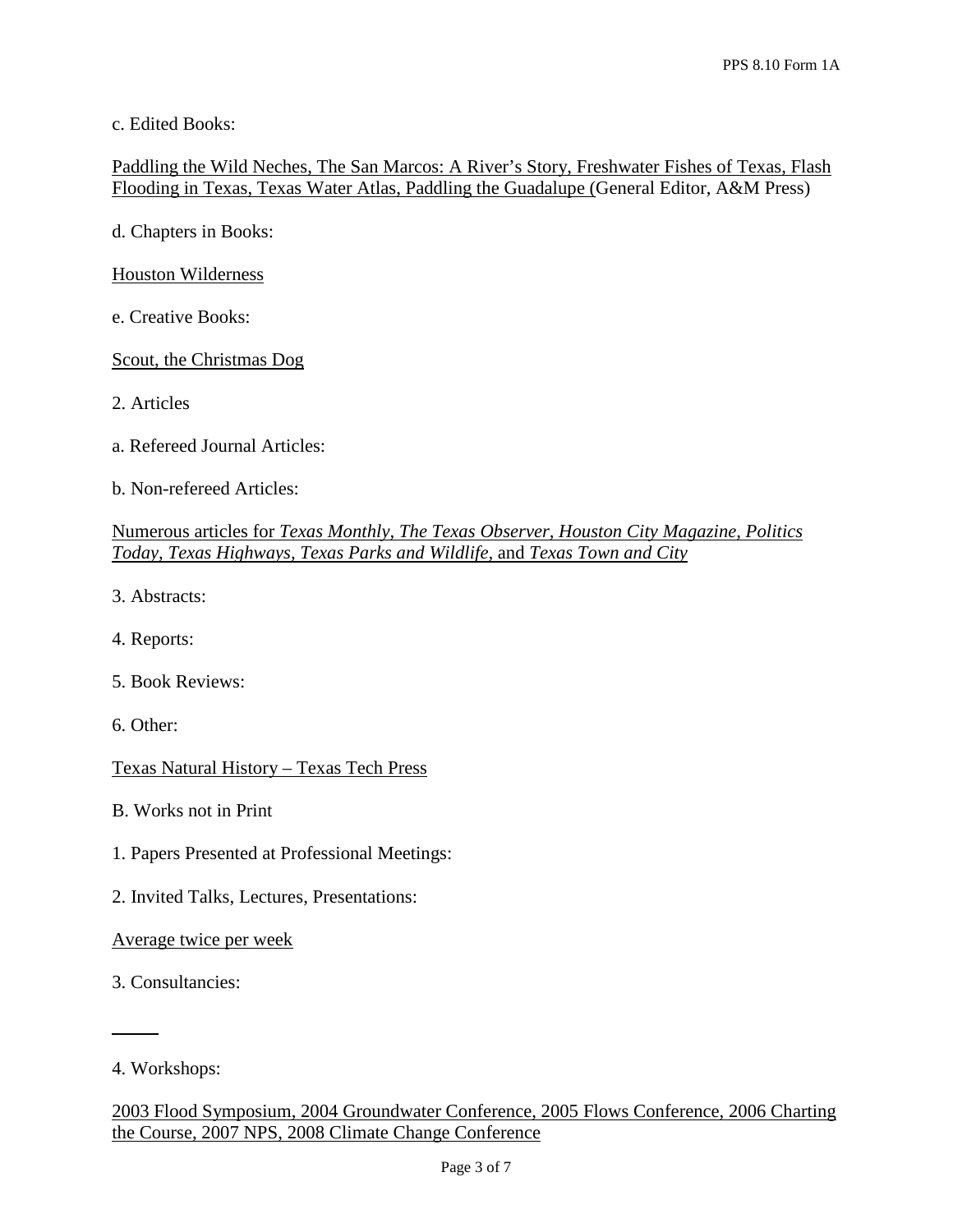5. Other:

#### TPWD Commission Meetings (12 years)

C. Grants and Contracts

1. Funded External Grants and Contracts:

2002 – Houston Endowment

2003 – LCRA/SAWS, Meadows Foundation, The Nature Conservancy

2004 – Coastal Bend and Bays, LCRA/SAWS(TASK 1), Magnolia Charitable Trust, NWF, The Nature Conservancy, USDA/SAWC(YR 1)

2005- EPA, LCRA/SAWS(TASK 2), National Science Funding (TAMUK), TCEQ(Galveston Bay Watershed), USDA/SAWC(YR 2)

2006 – Coastal Bend and Bays, EPA Border 2012, EPA Border 2012(Diag Study), EPA Border 2012 (Learning Urban Watersheds), LCRA/SAWS (YR 3), Meadows Foundation, TCEQ Galveston Bay Watershed, TCEQ Texas Watch 319, TxDot, UNGEF(funds distributed to UNAM for use by RSI)

2007- EPA Earmark, GRTU, Hershey Foundation (TAMU Book Series), LCRA/SAWS (TASK 4), Magnolia Charitable Trust, National Park Service, TCEQ Texas Watch 319, TCEQ NPS Monitoring Workshop, The Nature Conservancy (Pedernales River Project), Way Family Philanthropic Fund (HTGW)

2008 – FY08 Federal Earmark, LCRA/SAWS (TASK 5), Magnolia Charitable Trust, NFW 5- Star, NPS El Camino Real, NPS San Marcos River Restoration, TCEQ Composting, TCEQ Texas Watch 319, TCEQ Galveston Bay Watershed, The Nature Conservancy (Lower Brazos River Project), TPWD Coastal Ecosystems, TPWD Recreational Trails, TPWD Survey Habitat, USDA/SAWC

2. Submitted, but not Funded, External Grants and Contracts:

Geronimo Creek Texas Watershed Planning & Assessment, Assistance to MESA Groundwater Conservation District, Aquifer Tests from County Availability Studies, Epsey Consultants, Support Program for Adaptive Co-Management of Bee Creek Watershed, Federal Funding for Geography and Water Request, EPA – Capacity Building Grant, EPA – Transboundary Rio Grande/Rio Bravo, Implementing the West Galveston Bay Habitat Initiative, McCoy Family Foundation – Recreational Trails,

3. Funded Internal Grants and Contracts:

 $\overline{a}$ 

 $\overline{a}$ 

<sup>4.</sup> Submitted, but not Funded, Internal Grants and Contracts:

D. Fellowships, Awards, Honors: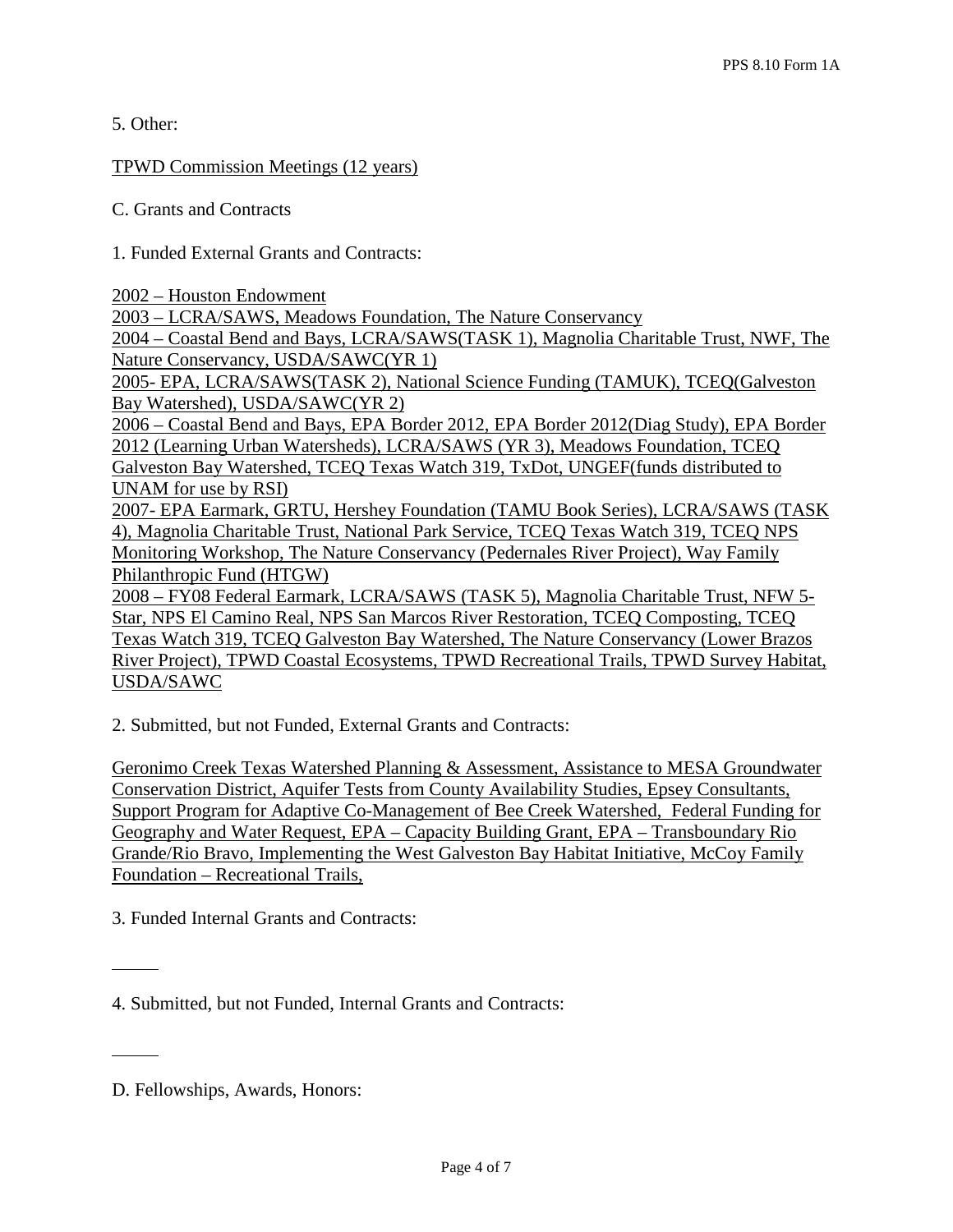Ernest Thompson Seton Award, National Association of Fish and Wildlife Agencies, Pugsley Medal, National Park Foundation, Chuck Yeager Award, National Fish and Wildlife Foundation Lifetime Achievement Award, Nature Conservancy, Texas Travel Industry Association, Texas Recreation and Park Association Literary Award, National Recreation and Parks Association

#### **IV. SERVICE**

A. University:

 $\overline{a}$ 

 $\overline{a}$ 

B. Departmental:

C. Community:

Director, KLRU (public television station, Austin, TX) Director, National Audubon Society Director, Texas Travel Industry Association Elder, Central Presbyterian Church, Austin, TX Chairman, Bat Conservation International Director, Orange Show Foundation for Visionary Art Trustee, Jacob and Therese Hershey Foundation BOD, El Camino Real de los Tejas

D. Professional:

E. Organizations

1. Honorary:

 $\overline{a}$ 

Phi Kappa Phi Texas Philosophical Society Boone and Crockett Club

2. Professional:

Trustee, Texas Historical Foundation Former Commissioner, Brazoria County Parks Board Member, Advisory Board on Marine Protected Areas, NOAA National Recreation and Park Association International Association of Fish and Wildlife Agencies Texas Recreation and Park Society Alliance for Water Efficiency American Rivers Organization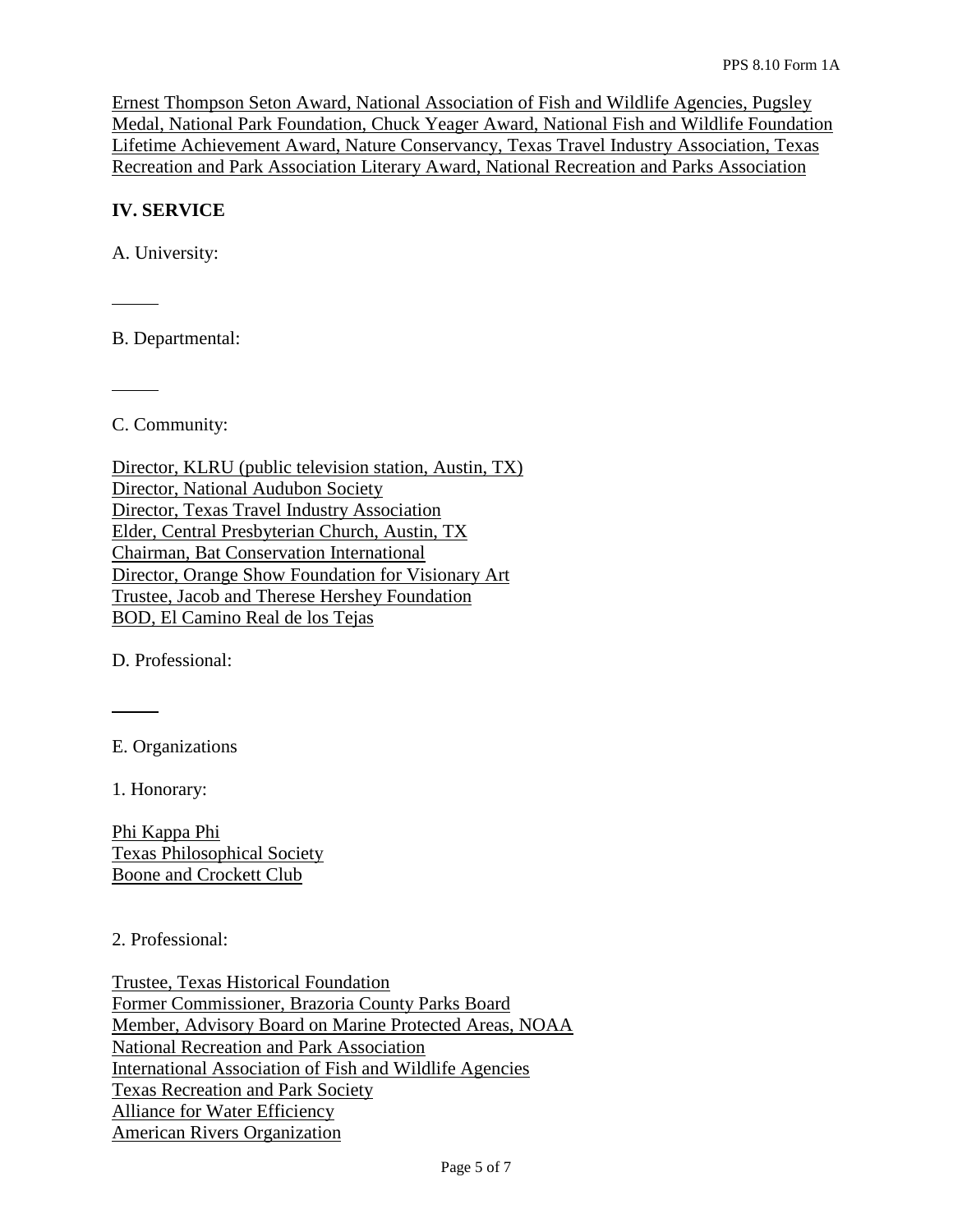Bucksnag Hunting Club Ducks Unlimited Equity and Access Committee National Ecological Observatory Network National Rivers Hall of Fame Sierra Club State Parks Advisory Committee Texas Collation for Conservation Texas Water Conservation Association The Conservation Fund The Nature Conservancy The Trust for Public Land Trout Unlimited

F. Service Honors and Awards:

Conservationist of the Year – Sportsman's Clubs of Texas Chevron Conservation Award Cornelius Amory Pugsley Medal—National Parks Foundation Chuck Yeager Award—National Fish and Wildlife Foundation Distinguished Alumnus, Texas Tech University and Austin College Ernest Thompson Seton Award, International Association of Fish and Wildlife Agencies 2005 Harvey Weil Professional Conservationist Award The Nature Conservancy—Lifetime Achievement Award Houston Audubon Society—President's Award Sierra Club—Evelyn R. Edens Award for Rivers Protection Texas Travel Industry Association – Lifetime Achievement Award Distinguished Service Medal – Botanical Research Institute of Texas Joseph Heiser Award – Houston Museum of Natural History